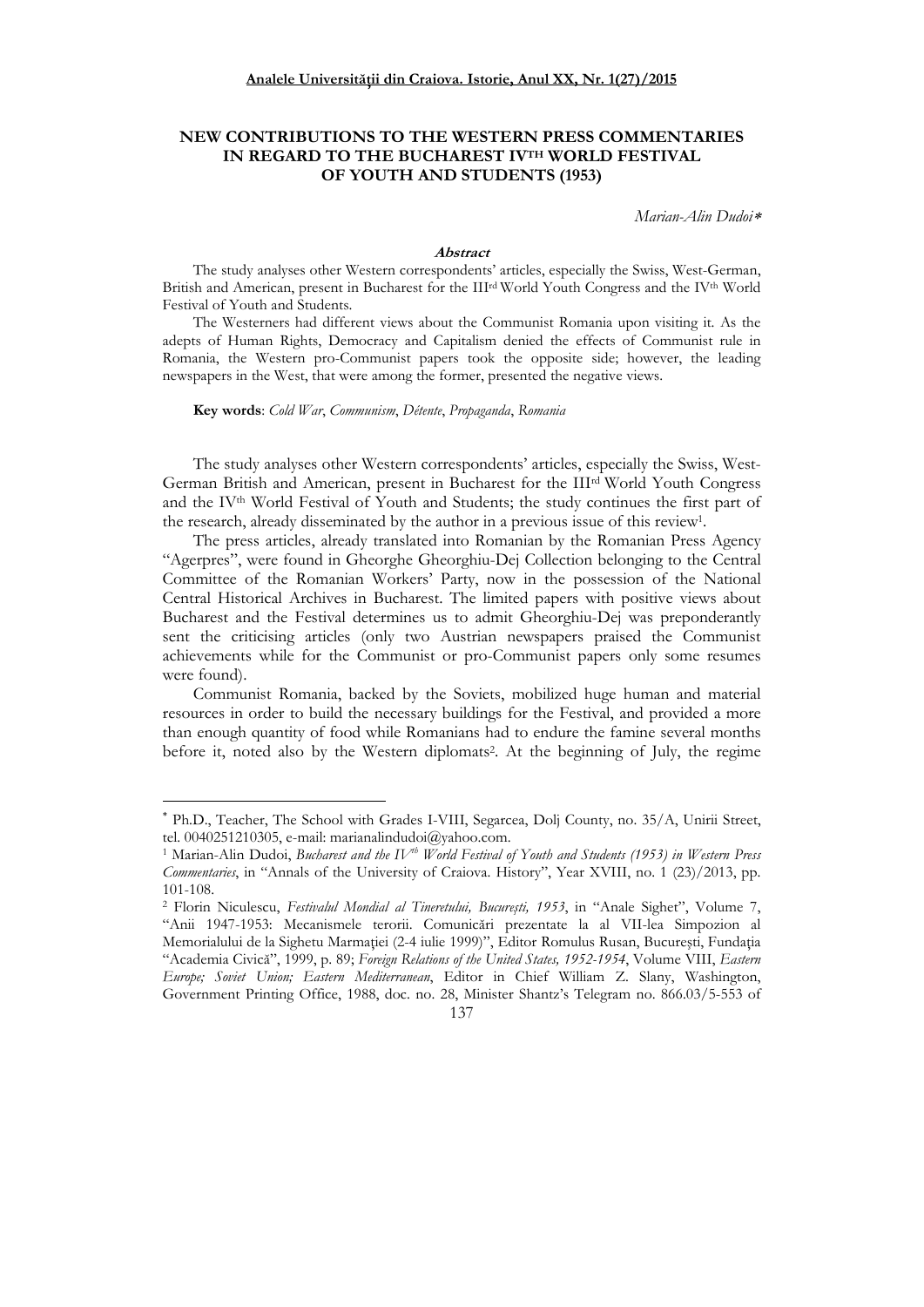publicly admitted food shortages and took into consideration the improvement of the situation<sup>1</sup> . We think only the new crop and the preparation for the IIIrd World Youth Congress determined such an act.

The III<sup>rd</sup> World Youth Congress ( $25<sup>th</sup>$  to  $30<sup>th</sup>$  July 1953) took place in the Floreasca Hall where 80 countries sent 1200 delegates. Petru Groza, the Chairman of the Romanian People's Republic Presidium, was amongst the leading figures; Gheorghe Gheorghiu-Dej, Romanian Prime-Minister and Secretary General of the Romanian Workers' Party, missed the Congress. There were 1200 delegates, mostly Communists, from eighty countries. The speakers praised the Soviet Union and declared it again the second homeland for any Communist. Alexander Nikolayevich Shelepin, head of Komsomol<sup>2</sup> , repeated the words of Malenkov, the new Soviet Prime-Minister, regarding the peaceful co-existence in the world on the basis of mutual understanding. The phrase became a light motif, being present in the speech of Jacques Denis, Secretary General of the Congress, and other speakers ("With a religious fervour, it was repeated in all languages, and not a single word changed from this Holy Text" – the journalist noted) 3 .

The Swiss journalist disapproved the two Communist observers' pressures upon the Swiss delegation regarding their delimitation of the Swiss Federal Council forbidding Festival posters. The Swiss delegation expressed in writing the hope of a higher support for the Youth Federation from the part of the Swiss Government but the organizers became alarmed and demanded a denial that came verbally the following day; the denial represented the proof that the Youth Federation was only a branch of Communist propaganda for which Swiss Government promoted bourgeois ideologies<sup>4</sup> .

The Festival, held between 2nd and 14th August 1953, meant for "The New York Times" the presence of 30.000 Foreign guests from 102 countries and 40.000 Romanians. For the first time in more than five years, four journalists from the United States could visit Bucharest<sup>5</sup>. Workers and soldiers painted all buildings after three months of hard labour. The guests received free packs of food but the Western diplomats "whispered" the white bread was sold for the first time in Bucharest after the war!<sup>6</sup>

 $\overline{a}$ 

<sup>6</sup> NCHA. GGD, Dossier no. 725, Volume I, Top Confidential News *România de o curățenie ireproșabilă în vederea "reuniunii" păcii. Bucureștiul îmbracă o haină de văruială proaspătă în cinstea celor 30.000 de delegați din 102 țări*, published in "The New York Times", on 3.08.1953, ff. 147-148.



<sup>5.05.1953</sup> to the Department of State, pp. 58-60 (accessed at http://digicoll.library.wisc.edu/cgibin/FRUS/FRUS-idx?type=header&id=FRUS. FRUS195254v08).

<sup>1</sup> *Ibidem*, doc. no. 38, Minister Shantz's Telegram no. 766.00/7-953 of 9.07.1953 to the Department of State, p. 74.

<sup>2</sup> The abbreviation for the All-Union Leninist Young Communist League – the youth division of the Communist Party of the Soviet Union.

<sup>3</sup> National Central Historical Archives, Gheorghe Gheorghiu-Dej Collection (hereinafter: NCHA. GGD), Dossier no. 725, Volume I, Top Confidential News *O săptămână în spatele Cortinei de Fier*, published by Bernard Beguin, in "Journal de Geneve", of 08.08.1953 (the fourth of the series), ff. 93-94.

<sup>4</sup> *Ibidem*, f. 96.

<sup>5</sup> See also Katharina Kilzer, *România anilor '50 în presa din R.F. Germania*, in "Anale Sighet", Volume 8, "Anii 1954-1960: Fluxurile şi refluxurile stalinismului. Comunicări prezentate la al VIII-lea Simpozion al Memorialului de la Sighetu Marmației (2-4 iulie 2000)", Editor Romulus Rusan, București, Fundația,,Academia Civică", 2000, pp. 949-950.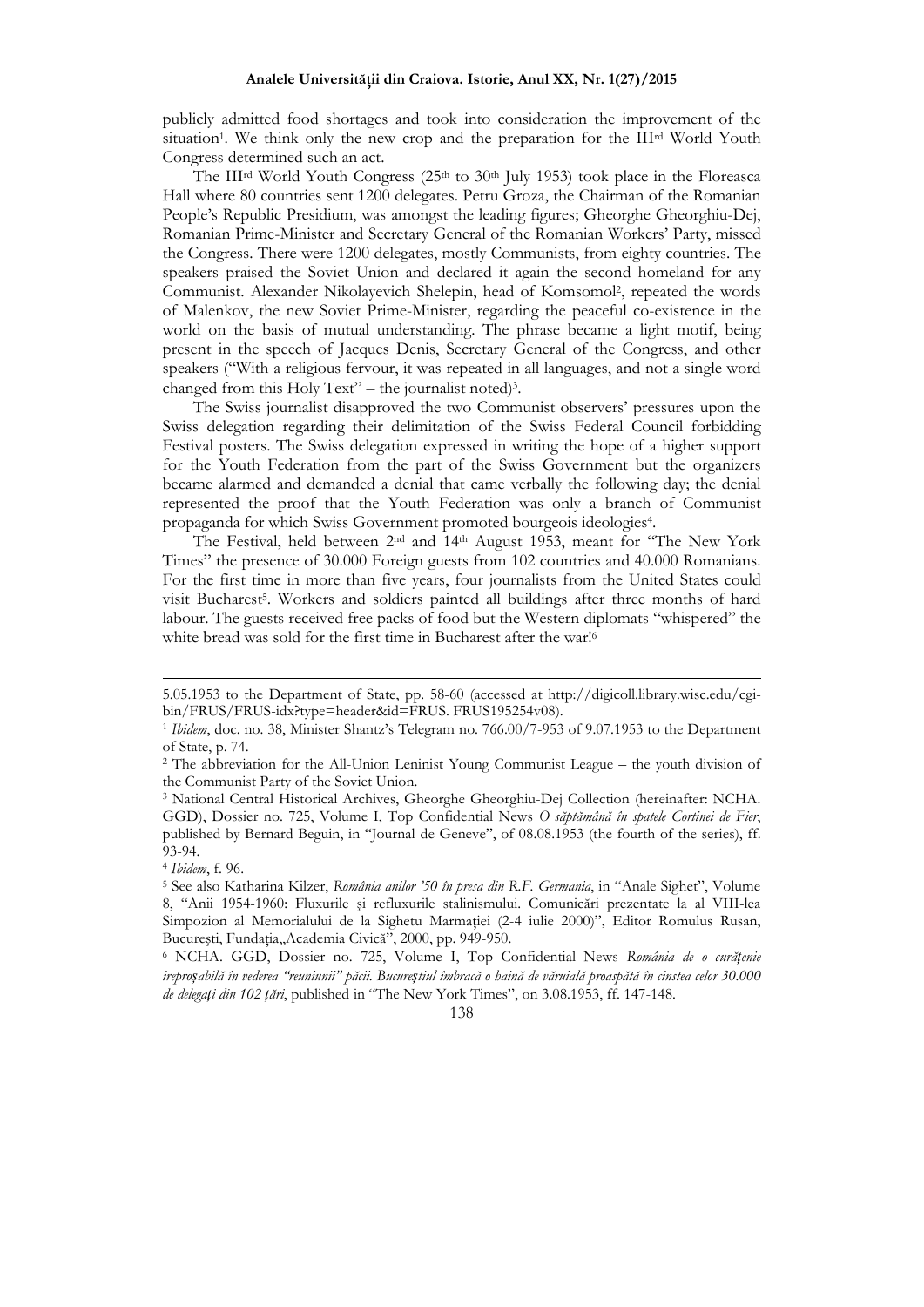The correspondent Beguin disregarded the modern equipment of the Bucharest ultramodern typography, imported from the Soviet Union and ironically called the thinking works as it allowed the printing of five millions newspapers necessary for the five newspapers controlled by the party, as the Romanian people had a critically low standard of living<sup>1</sup> . Although the Romanian Press Agency received France Press and Reuter news, the ones that appeared showed war criminals released by the "bourgeois Governments" and the sacking of the latter from power (in order to demonstrate the instability in the West)<sup>2</sup> . The 30 Foreign journalists heard an infamous lie of Agerpres Director about the permanent presence of correspondents belonging to the Western Press Agencies, although the last of them had to leave several months before the Festival!<sup>3</sup>

The "Manchester Guardian" noted the anti-Western direct critics at the Festival as the organizers promoted "the fight for peace, liberty and national independence" but worried the slogans could affect the Western anti-Communist World and acted as a pill, especially at one event like that where amusement was supported by free food; the anti-Western tone appeared before, at the World Youth Congress, when Vasile Mușat, Romanian delegate, criticized the countries, without naming them or referring to their political regimes, that were spending a huge budget for military purposes and obliging the youth to wear military clothes but the correspondent wondered if the Communist Romania was among them as the youth had to fulfill a two year compulsory military service!<sup>4</sup> The organizers did not forget to remind the Yugoslav Youth's refusal to honour the invitation but there was no mention regarding the forbidding by World Youth Federation for the Yugoslav Youth to participate to 1949 Budapest Youth Festival and the exclusion of Yugoslav Youth from the membership of World Youth Federation. Instead, in a leading article, "Izvestia" respected a political view and concluded the Congress and the Festival proved the youth was ready to fight against "the dangerous Imperialist aggressors"<sup>5</sup> .

William Ryan of "The Associated Press" characterized the Festival "as one of the most deceiving and dangerous forms of activity initiated by the first column of Moscow (the Communist Romania, author's remark)" and considered the participating South-Asian and Middle East youth as a future core of Communist Parties in their countries (author's translation from Romanian)<sup>6</sup>.

A Peace Carnival organized in the Stalin Park of Culture and Leisure on August 12<sup>th</sup> permitted to the 50.000 people, mostly foreigners, to dance and to see fireworks<sup>7</sup> .

"Frankurter Allgemeine Zeitung" published a lengthy article on the event. Disturbing many visitors, the customs control lasted for hours and repeated in each Communist

 $\overline{a}$ 

<sup>7</sup> *Ibidem*, Top Secret News *Focuri de artificii în parcul de odihnă Stalin*, published in "The Times", on 13.08.1953, f. 132.



<sup>1</sup> *Ibidem*, Top Confidential News *O săptămână în spatele Cortinei de Fier*, published by Bernard Beguin, in "Journal de Geneve", of 10.08.1953 (the fifth of the series), ff. 144-145.

<sup>2</sup> *Ibidem*, f. 146.

<sup>3</sup> *Ibidem*.

<sup>4</sup> *Ibidem*, Top Confidential News *Tineretul petrece la București*, published by "Manchester Guardian", on 08.08.1953, ff. 148-149.

<sup>5</sup> *Ibidem.*

<sup>6</sup> *Ibidem*, The Associated Press Commentary by William Ryan (presented in a Top Confidential Agerpres Bulletin of 12.08.1953), f. 151.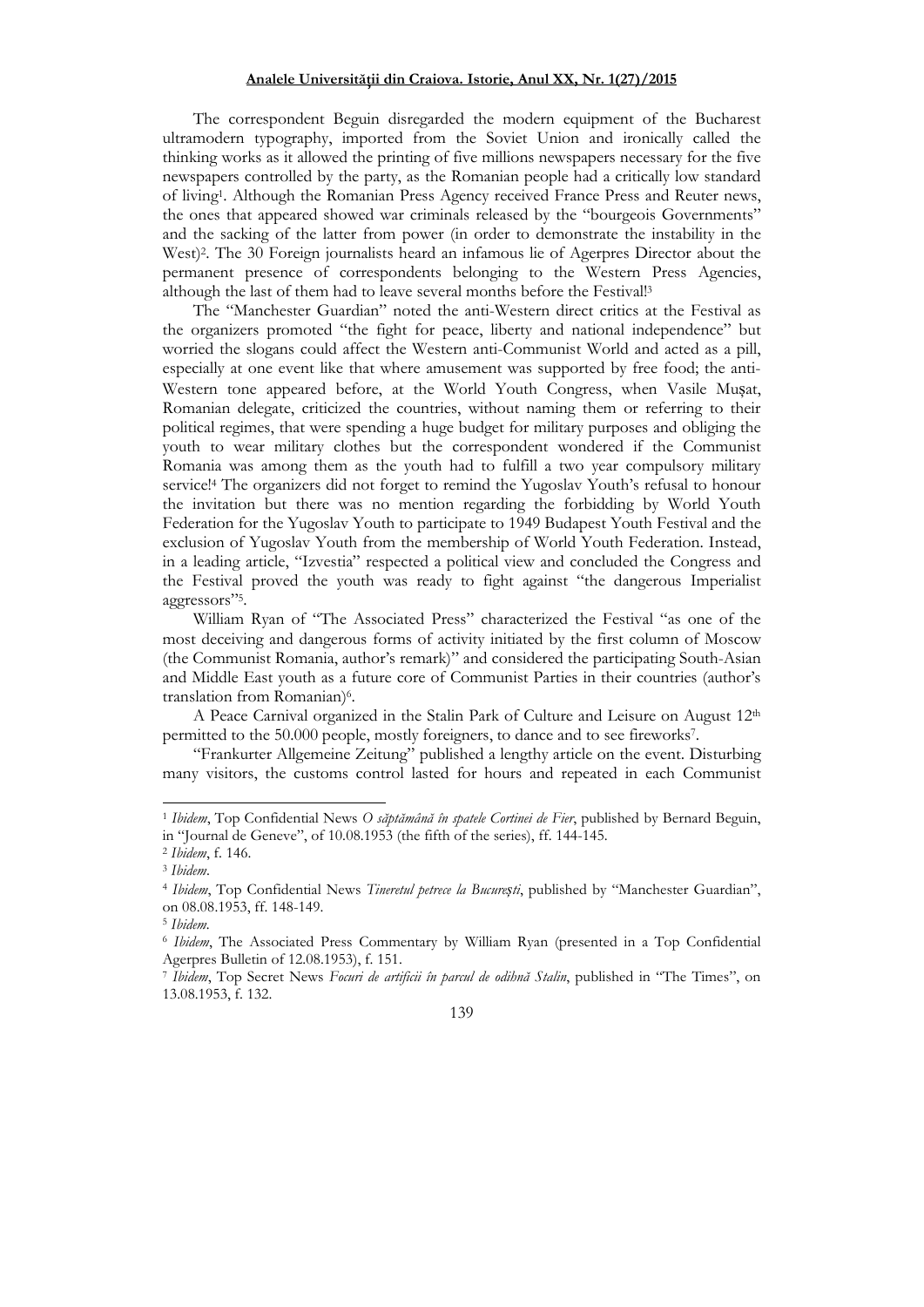countries under soldiers' surveillance, while the Romanian youth shouted "Peace and Friendship" in many languages; it was clear for Westerners the only unity in Eastern Europe lasted in "the powerful Soviet fist", while the sums needed for the travel expenses of 40.000 persons were acquitted by "you don't have to guess too much", as the East Berlin and Vienna committees of the Festival easily managed to succeed in sending thousands of West-Germans, even without passports, to Bucharest. What were the Westerners' reasons for coming to Bucharest? The British, the Dutch, the Norwegian and the Danish youth were the least interested in the Communist ideology and came for leisure activities, but the French and the West-German, especially the latter, came for ideological reasons<sup>1</sup> .

There were hilarious events around the Festival. Some well-trained West-German sportsmen were not allowed to participate at the games and they had to return too soon from Bucharest under the official reason of organization mistakes. When returning on the Dresden-Berlin night train, an East-German worker admitted he was going to West Berlin to buy food for his family<sup>2</sup> .

The Western Communist sympathizers returned cured as they sincerely believed before the Festival in Peace, Friendship and Détente, but, afterwards, they experience deceptions seeing too much propaganda (the speakers very often used the words "fight" and "preparation" which seemed disturbing), returned feeling empty-hearted and admitted "Still, the Festival was Communist".

The different opinions alerted the journalistic analysts to try to be more comprehensive. The Swiss Communist sympathizers kept their positive views while the non-Communist had rather negative views. The Swiss delegation comprised of 300 persons, and only one had been refused for disciplinary reasons but it seemed he had strong anti-Communist beliefs. The offered food was in large quantities not only during the Festival but also in the trains<sup>3</sup>.

The informant-participants also feared to reveal the identity of Romanians who gave the information since the latter feared for their private safety. The Swiss participants accepted to go to Bucharest as result of the promotion and articles appeared in the press. In Hungary, the trains were supervised by Hungarian police although in railways stations Hungarian youth delegations came and saluted enthusiastically the visitors with music and dances.

They received food in excess and some gave it to the railways workers who happily and quickly accepted it!

In Budapest, the visitors were disturbed by seeing badly dressed women at work on the railways maintenance.

In Romania the trip was seen more interesting as the Romanian authorities were specifically prepared although their trains, the bridges, the tunnels and the roads found in

 $\overline{a}$ 

<sup>1</sup> *Ibidem*, Volume II, Top Secret News no. 3198, *O privire în dosul Cortinei de Fier. Vizită la București*, published by Hugo V. Sein, in "Frankfurter Allgemeine Zeitung", no. 1888 of 15.08.1953, ff. 53-55. 2 *Ibidem*, ff. 55-56.

<sup>3</sup> Idem, Dossier no. 727, Volume II, Top Secret News no. 3378, *Impresiile participanților genevezi la Festivalul Mondial al Tineretului: București 1953*, published in "Tribune de Geneve" on the morning edition of 27.08.1953, ff. 132-134.

<sup>140</sup>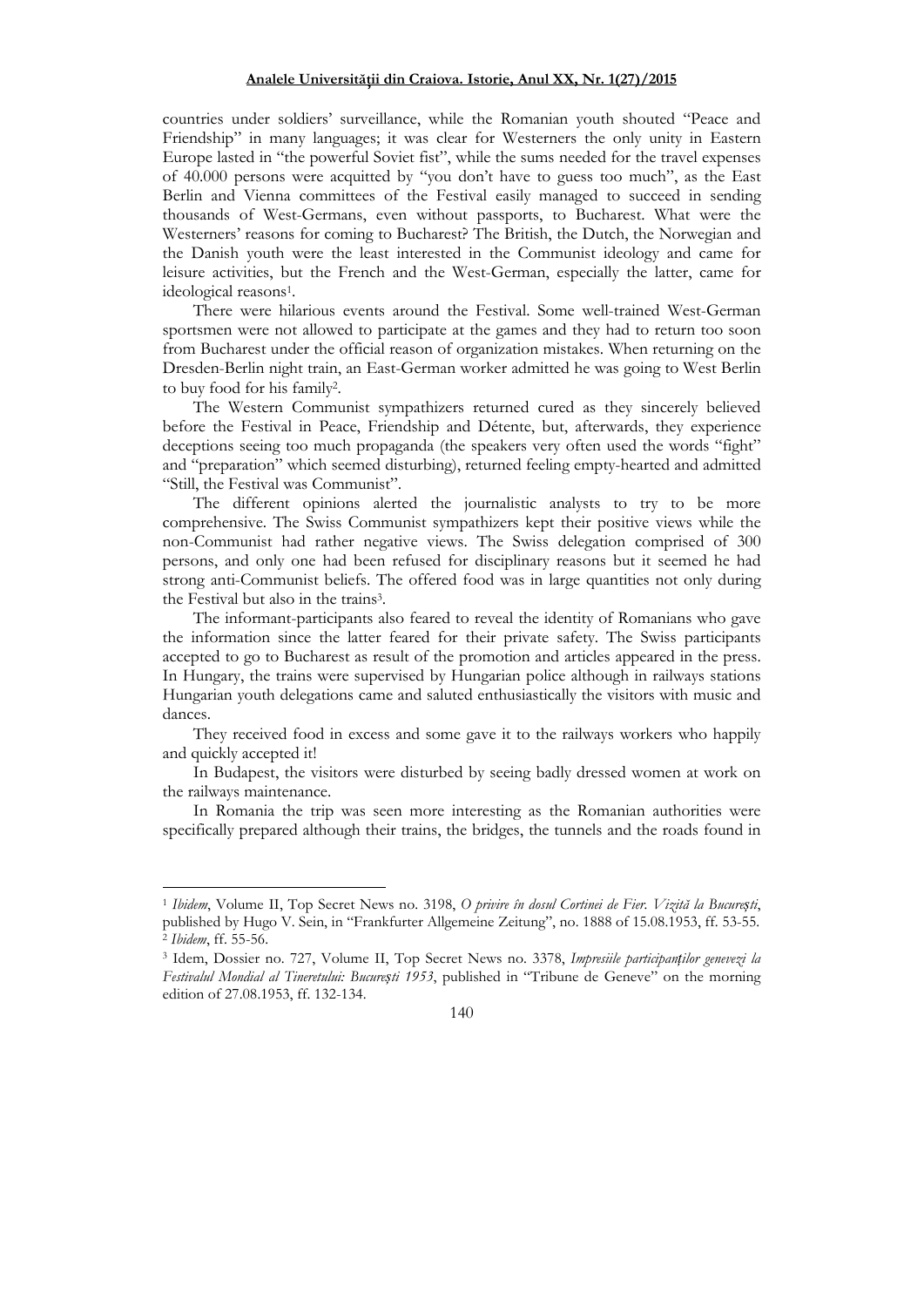the proximity of railways were guarded by soldiers and the delegations, provided also with other sources, took into account the existence of partisans in the Carpathians<sup>1</sup> .

According to a West-German journalist there was no program for the Festival. The participants got a grey coat, three blue shirts, two pairs of socks, a pair of boots and a suitcase; only the Western fighters for the People's Democracy received toothpaste, tooth brush, a razor, blades, comb and a cloth for the boots. In Romania people lacked elementary goods such a (photo) camera and they even wondered when seeing one. The former Royal Palace was transformed into the Pioneers' Palace and the guide, in an act of typical Communist propaganda for the innocent foreign youth, told the visitors the State helped not only the Romanian youth, but also their parents if they needed without receiving anything in return!<sup>2</sup>

The journalist deplored the decadence of the Orient-Express which after Vienna usually remained with only a few passengers (and those under the eyes of civilian secret police) as the famous train voyage lost its Romanticism due to the Cold War, during which Eastern Europe became a region of terror. During the voyage to the Festival, at the Austrian-Hungarian frontier the Hugarians searched the luggage, including train mirrors, pillows, cabinets, and light bulbs; also some secret agents got on to act as a shadows in order to watch over the foreigners. In Budapest, a lot of policemen and soldiers made the train full and the missing restaurant-wagon obliged the unprepared voyagers to eat their own food<sup>3</sup> . At the Romanian-Hungarian frontier, another control happened and in Curtici the train was saluted by armed soldiers, which represented for journalist "the symbol of control in a police state, better instructed and more severe than in any other Eastern European Communist country, Soviet Union excepted"; there the Romanian police very seriously checked the trains carrying Westerners even to call that "the small Iron Curtain", as a terrifying symbol of the most obedient Soviet ally<sup>4</sup> .

"The Economist" noticed the presence of old Communist supporters such as the British D.N. Pritt and the infamous "Red Dean", Hewlett Johnson, and the payment of 200 lei in each of the last months as a "voluntary contribution" by Romanian workers for the Festival to which the foreigners represented 30.000 people from 106 countries. In the last five months there were built the 125 acres 23 August Park of Culture and Sports comprising of a 80.000 people stadium, a 4000 people open theater, a children, a 6 acres artificial lake, a 260 feet tower for parachuting, a 80 feet bridge, one thousand megaphons, 20.000 trees and 10.000 plants were planted. There were built an opera, open theaters and open cinemas.

The people had to take care of 1200 blocks and 10.000 house façades, 55 boulevards and streets were repaired, 600 streetcar wagons got a new paint and 25 new ones represented the means of transport<sup>5</sup> . There were plenty of food and juice, a real joy for

 $\overline{a}$ 

#### 141

<sup>1</sup>  *Ibidem*, ff. 135-136.

<sup>2</sup> *Ibidem*, Top Secret News no. 3371, *Satul muncitorilor în 1950. Tovarășii aranjează totul. Trei săptămâni în 4 Democrații Populare. Vestul a văzut o altă lume*, published in "Bonner Rundschau", no. 201 of 29.08.1953, by Heinz Stuckmann, ff. 137-140.

<sup>3</sup> *Ibidem*, Top Secret News no. 3360, *Orient-Express fără Romantism. Grănicerii unguri controlează până și becurile*, published in the West-Berliner "Telegraf" of 28.08.1953, by Richard O'Regan, ff. 163-164. 4 *Ibidem*, ff. 164-165.

<sup>5</sup> Idem, Dossier no. 725, Volume II, Top Secret News no. 3210, *Pâine și jocuri în orașul București*, published in "The Economist" of 15.08.1945, ff. 131-132.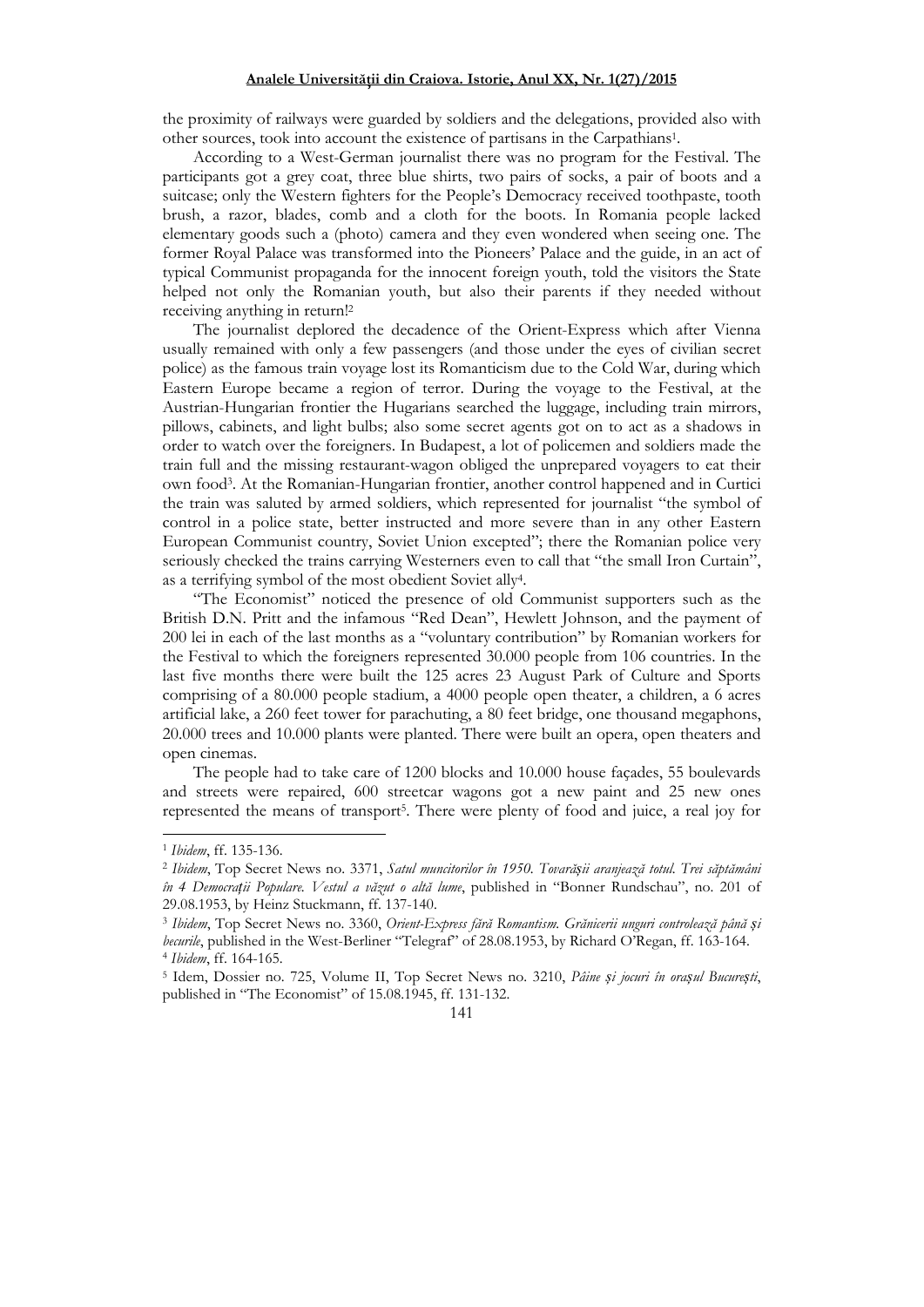every Romanian. The visitors had flowers in their rooms and offered a present from voluntary contribution. The Romanian newspaper "Munca" ("The Work") concluded regarding 700.000 hours of free labour done by 700.000 persons<sup>1</sup> .

As the official statistics for the second trimester admitted the lack of meat and sugar, beginning with 9<sup>th</sup> July state reserves provided the necessary products while prices went low by a quarter or more, a new cloth for trousers began to be produced after 24<sup>th</sup> July, visitors received flowers in their bedrooms and each of them were offered presents paid by "voluntary contribution" of Romanians<sup>2</sup> .

"Österreichische Zeitung" reacted and accused the journalist O'Reagan considering him as pro-American, creator of dirty stories<sup>3</sup> . The newspaper made use of the tactics of diversion as it accused the United States Government of imposing almost a forced residence to a Soviet chess player but the newspaper was right when writing about the fact O'Reagan did not present the cultural and sports activities<sup>4</sup> .

The positive views in regard to the Festival were assured also by other Communist and pro-Communist papers (a leading role being played by those from the Germanspeaking countries), especially by bringing the presence of youth representing the African and Asian colonies or former colonies<sup>5</sup>.

The Western correspondents focused mainly on the political matters not only seen on Bucharest but also the Westerners' delegates and participants. The Westerners received packs of food during the train trip (especially in Romania, where even the railways stations and Bucharest buildings had had a new paint and the Romanian people greeted them enthusiastically).

The Communists built constructions for cultural and sports activities which lasted for decades but with the price of a tremendous amount of free work done by Romanians who had to endure several months of lacking elementary food products such as meat and sugar.

A disturbing matter within the study regarded the number of foreign participants (the foreign presence in the press articles, varied from 30.000 to 40.000, while the countries varied from 102 to 106, while it seemed it had been 111 countries). Finally, a vast majority of the latter concluded to reject the Communist model in the Western World.

 $\overline{a}$ 

142

<sup>1</sup> *Ibidem*, ff. 133-134.

<sup>2</sup> *Ibidem.* Also Diplomatic Archives of the Romanian Ministry of Foreign Affairs, Fund Anglia, Box Anglia T.C. 1953, Dossier no. 28 (Telegrame cifrate primite de la Oficiul Londra, iunie-iulie 1953), Decyphered Telegram no. 87450 of 30.07.1953 sent from the Legation of the People's Republic of Romania in London to Romanian Ministry of Foreign Affairs, signed Babuci 1651, f. 278.

<sup>3</sup> In the matter of O'Reagan's article, see details to M.A. Dudoi, *art. cit*., in *loc. cit.*, p. 105.

<sup>4</sup> NCHA. GGD, Dossier no. 725, Volume II, Top Secret News no. 3208, *Cea mai mare escrocherie a tuturor timpurilor*, published in "Österreichische Zeitung", no. 189 of 18.08.1953, ff. 125-126.

<sup>5</sup> *Ibidem*, Vol. I, Resumés in the Agerpres Bulletin no. 2641 (The Roma "Il Paese" of 12.08.1953, the London "Daily Worker" of 14.08.1953, "Szabad Nep" no. 227 of 15.08.1953, "Szabad Ifsjusag" etc.), f. 103. *Ibidem*, Vol. II, Resumés in the Agerpres Bulletin no. 2671 of 21.08.1953 (The Linz "Neue Zeit", no. 186 of 14.08.1953, the Düsseldorf "Freies Volk" no. 191 of 17.08.1953, the East-Berlin "Neus Deutschland", no. 191 of 16.08.1953, "Vorwärts Neues Deutschland", no. 33/64 of 17.08.1953, "Österreichische Volkstimme", no. 189 of 18.08.1953, the London "Daily Worker" of 17.08.1953, the Roma "Avanti" of 13.08.1953, and the Geneva "Voix Ouvrière" of 17.08.1953), ff. 40-41.